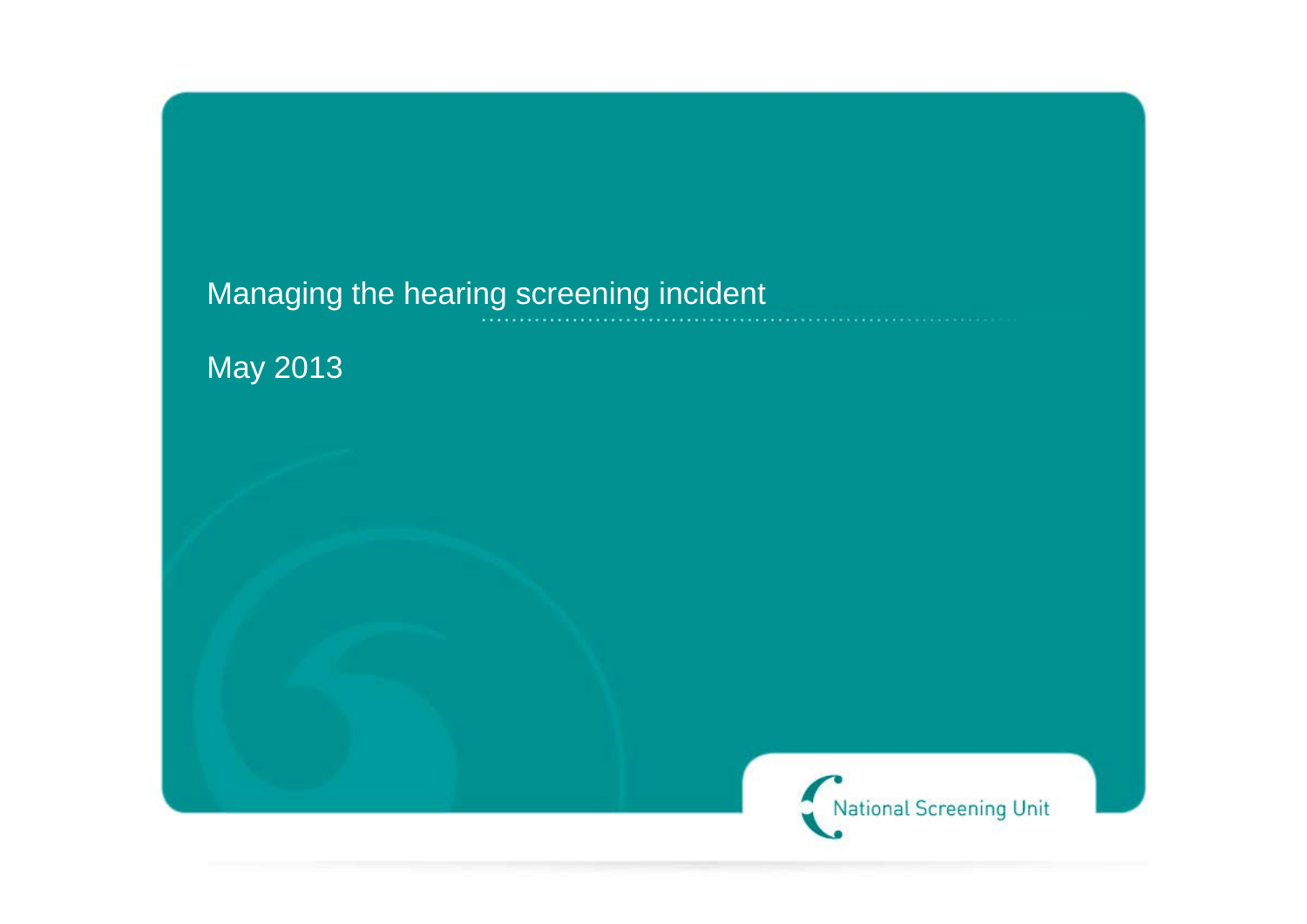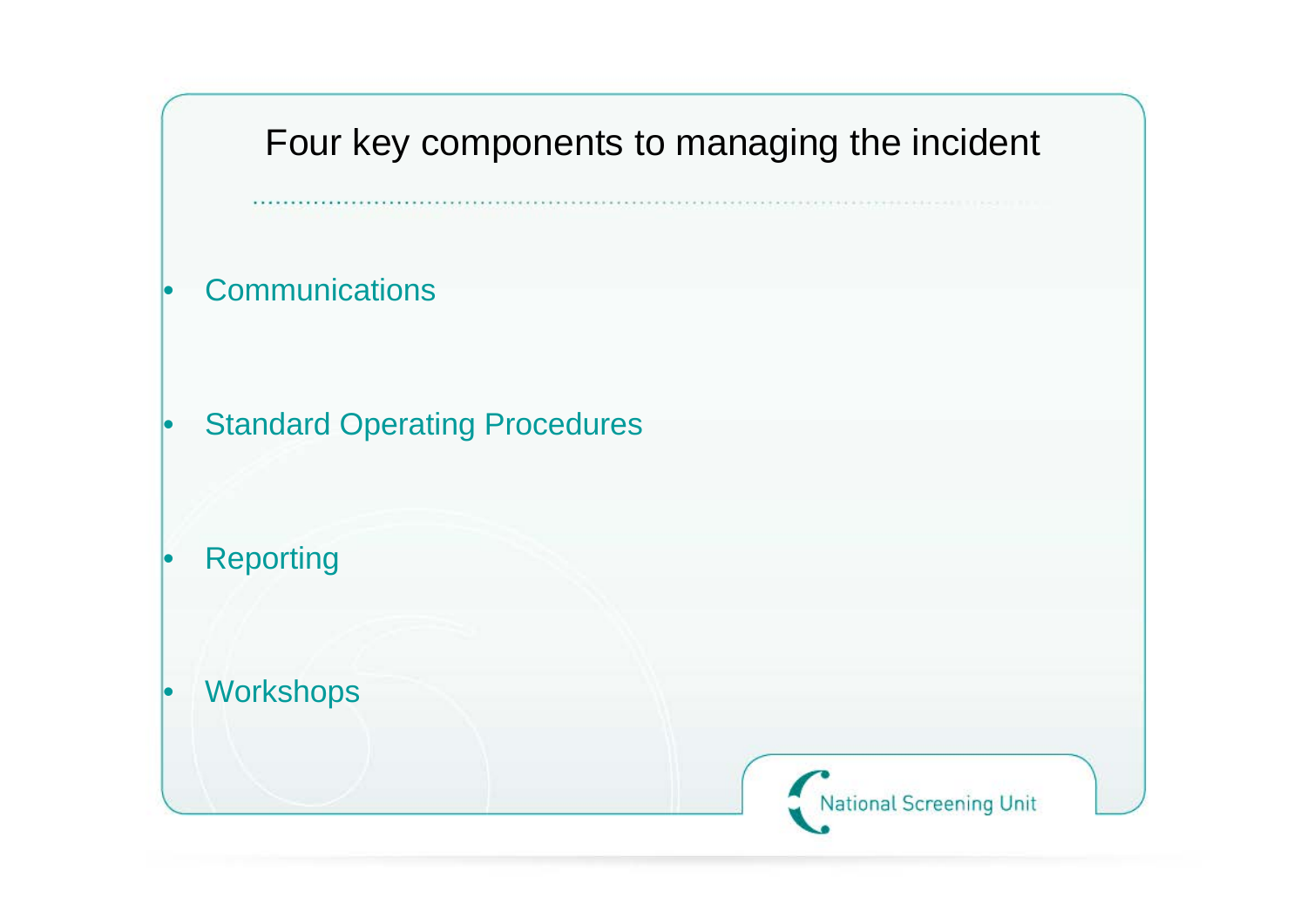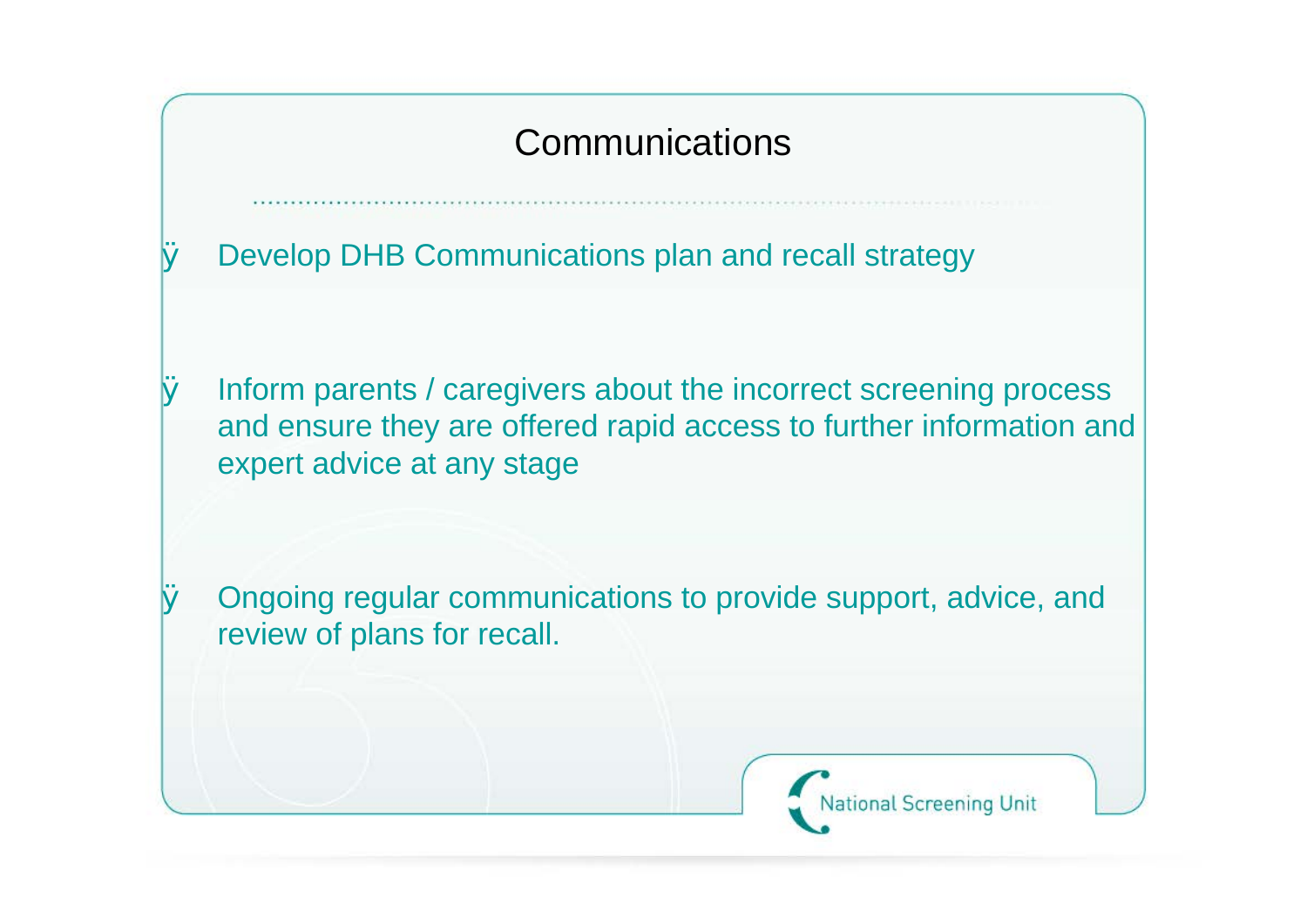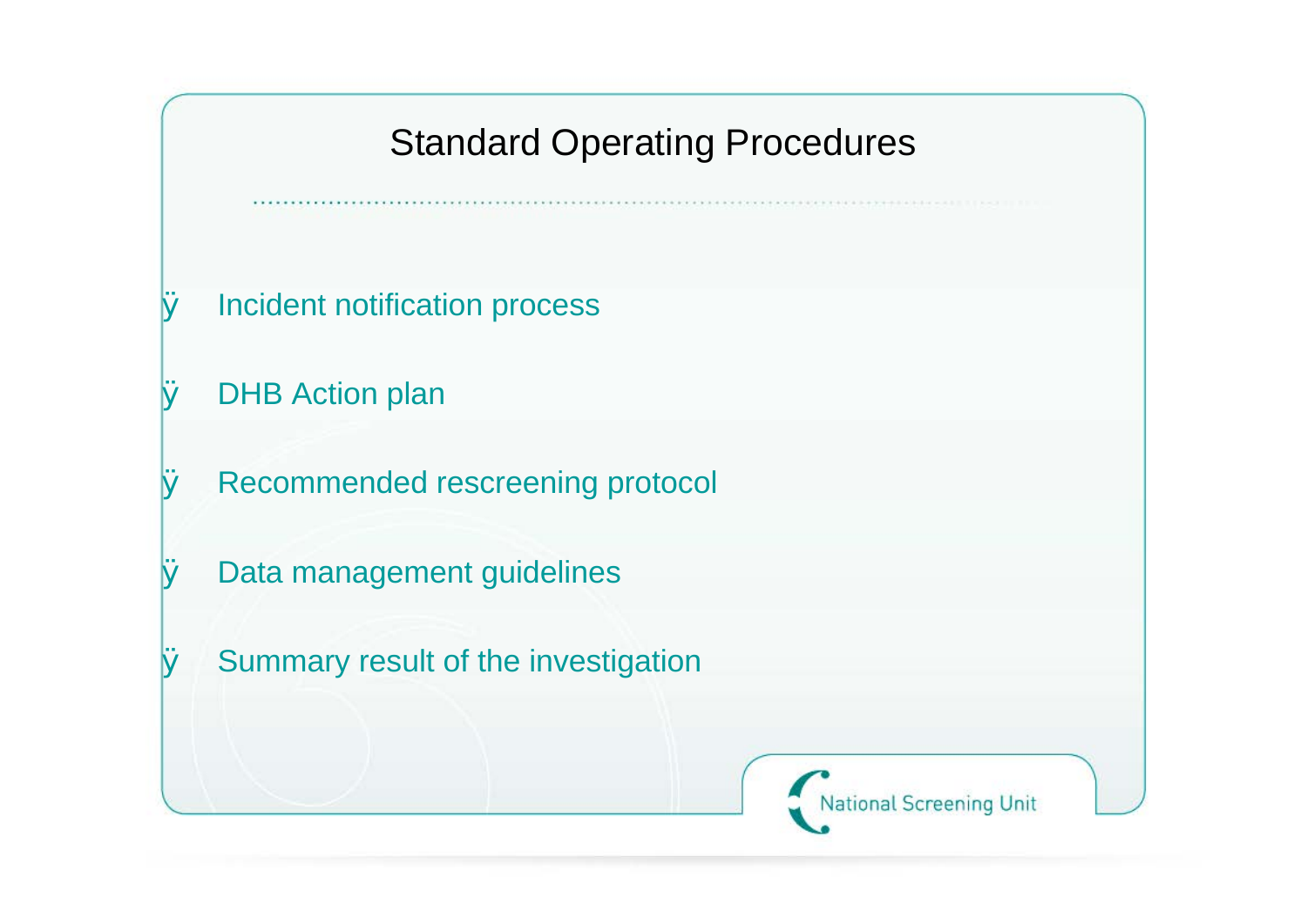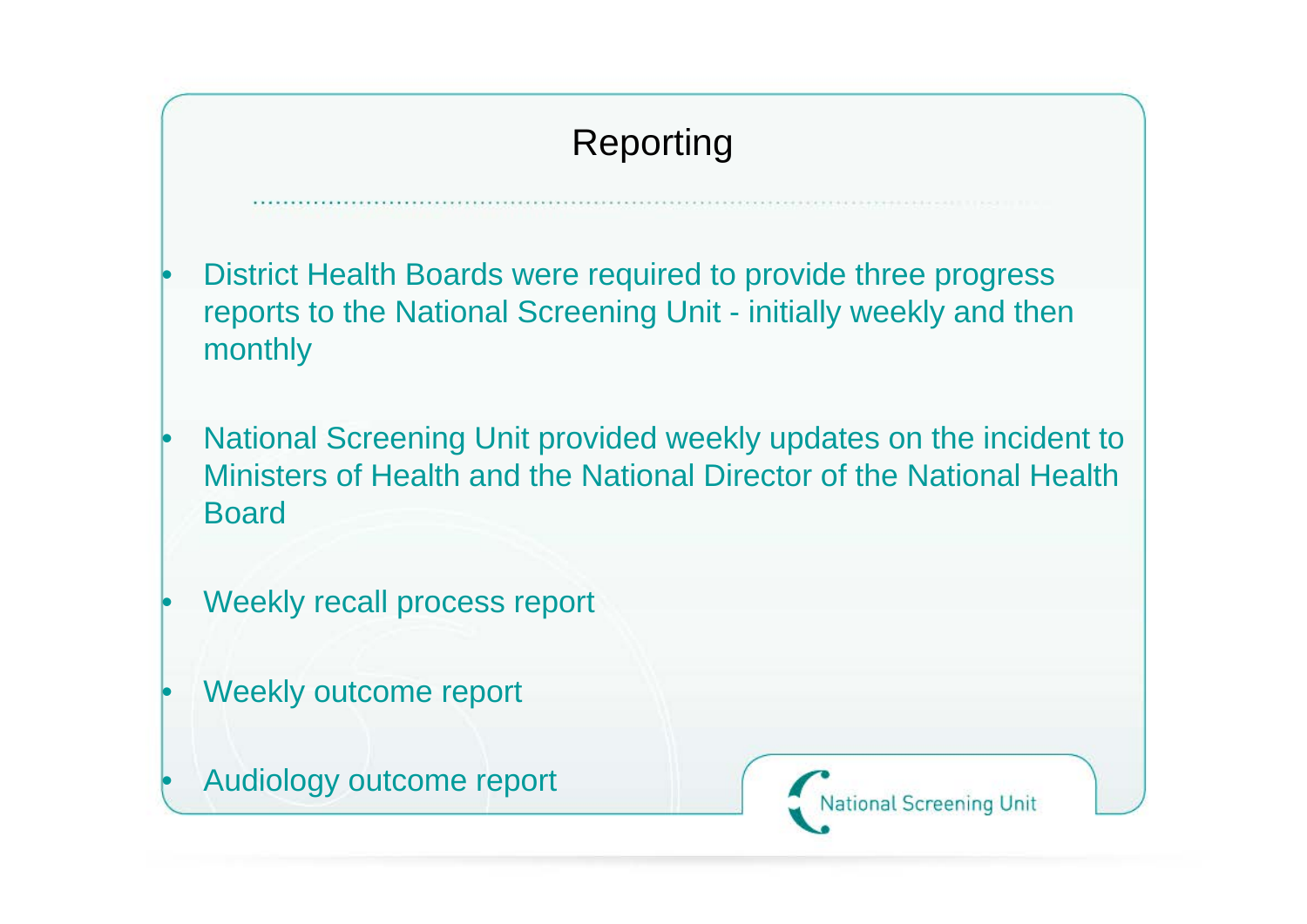# Weekly Recall Reporting

| <b>Week</b> | <b>Letters sent</b> | <b>Letters</b><br>returned with<br>no address | <b>Phone call for</b><br>appointments | <b>Appointments</b><br>made | <b>Issues/</b><br>comments                              |
|-------------|---------------------|-----------------------------------------------|---------------------------------------|-----------------------------|---------------------------------------------------------|
| 03/01/2013  | 122                 | 12                                            | 31                                    | 11                          | 2 letters returned<br>and 5 rang to decline<br>rescreen |
| 10/01/2013  | 310                 | $5\phantom{1}$                                | 56                                    | 29                          | 2 DNAs                                                  |
|             |                     |                                               |                                       |                             |                                                         |
|             |                     |                                               |                                       |                             |                                                         |
|             |                     |                                               |                                       |                             |                                                         |
|             |                     |                                               |                                       |                             |                                                         |
|             |                     |                                               |                                       |                             |                                                         |
|             |                     |                                               |                                       |                             |                                                         |
|             |                     |                                               |                                       |                             |                                                         |
|             |                     |                                               |                                       | National Screening Unit     |                                                         |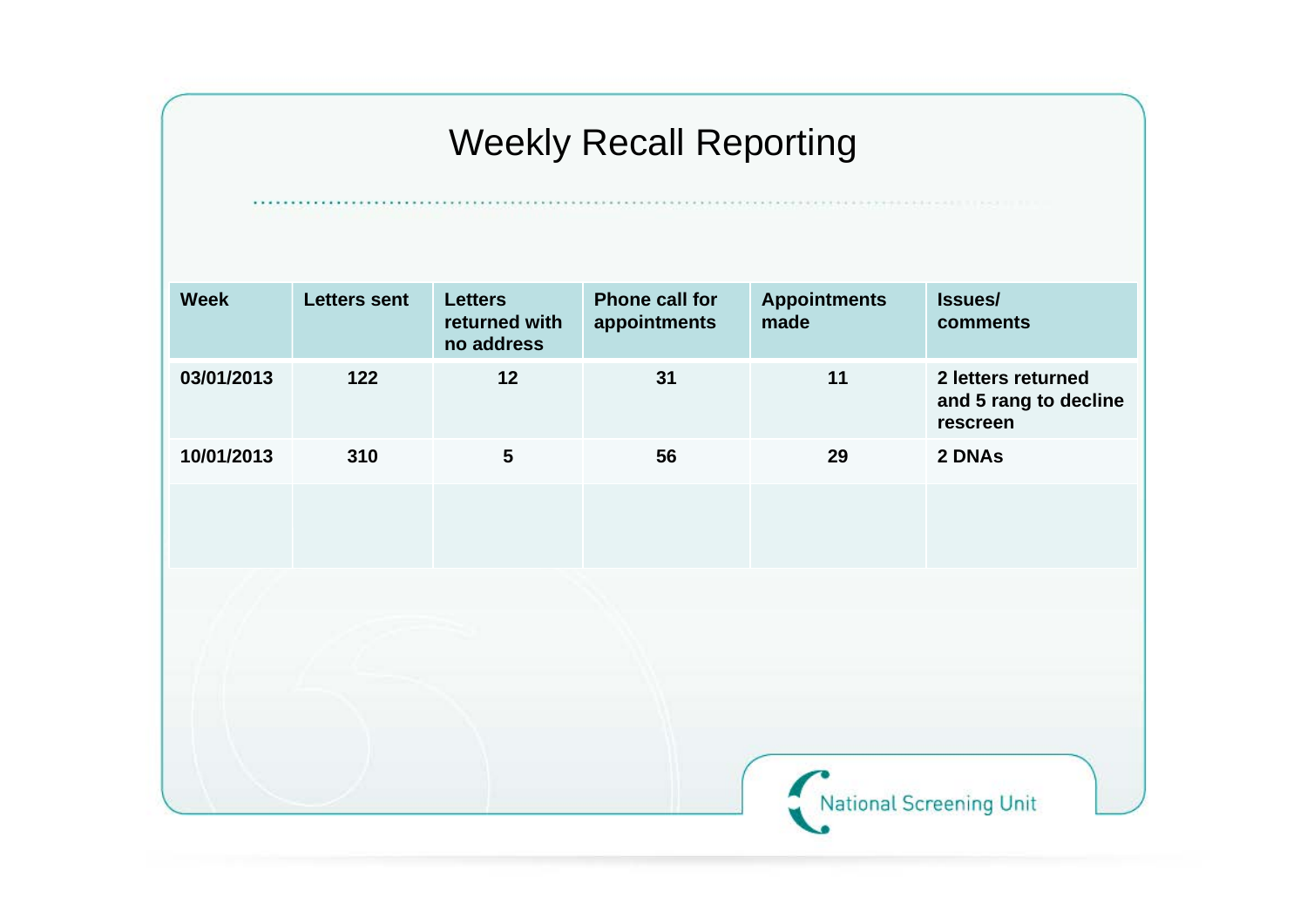## **Workshops**

- Quality, audit and operational management of programme
- Strengthening relationships between newborn screening and audiology
- Screener competency requirements
- Practical session on data download monitoring.

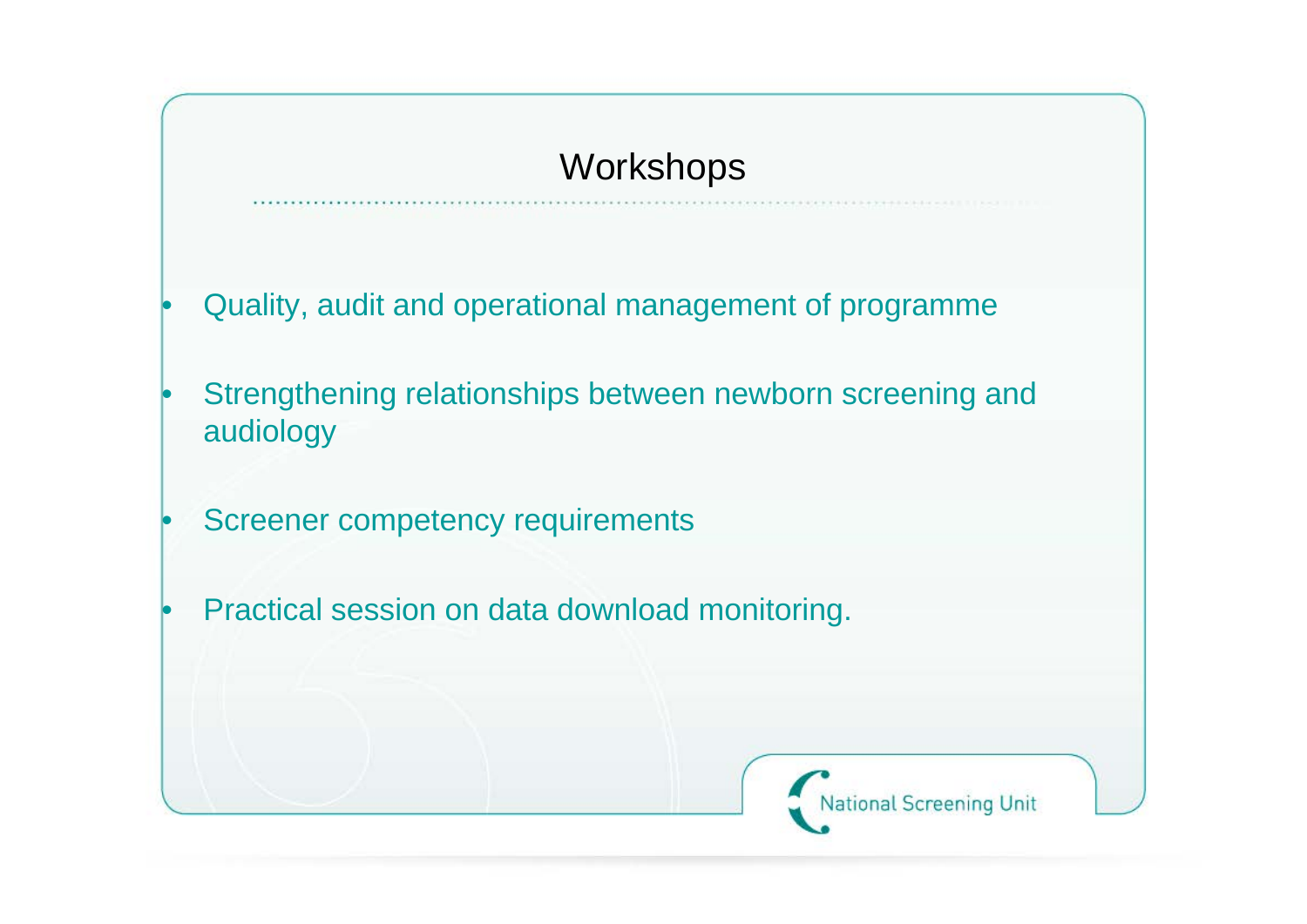*'Quality improvement review of a screening event in the Universal Newborn Hearing Screening and Early Intervention Programme'*

National Screening Unit undertook a review with the input of the Incident Review Group who endorsed a total of 21 recommendations comprising:

- *1 recommendation on the screening protocol*
- *4 recommendations for individual screener monitoring*
- *7 recommendations for the screener role*
- *3 recommendations for the co-ordinator role*
- 1 *recommendation for audiology*
- *5 recommendations for programme management.*

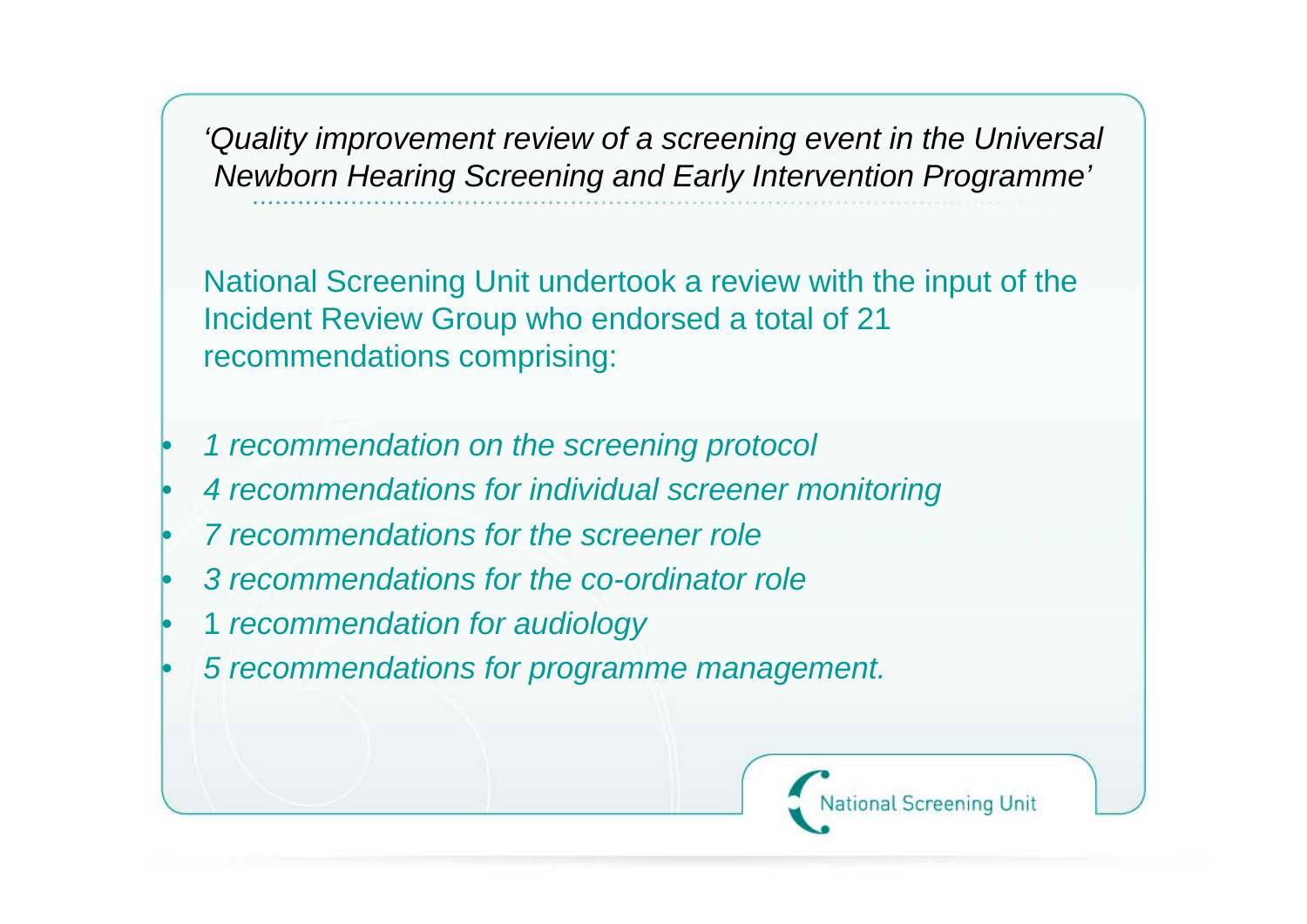### Progress on Implementation of the Recommendations

#### District Health Boards

- Building support mechanisms for hearing screening services and establishing formal linkages between key stakeholders
- Facilitating co-ordinators' attendance at the ANHS conference and at NSU-led meetings and teleconferences.

National Screening Unit

- Monthly teleconferences with coordinators
- Development of coordinators manual
- Revision of UNHSEIP NPSQ
- Screener advisors appointed
- Data monitoring protocols
- Workshops with screener trainers to develop ACE tool.